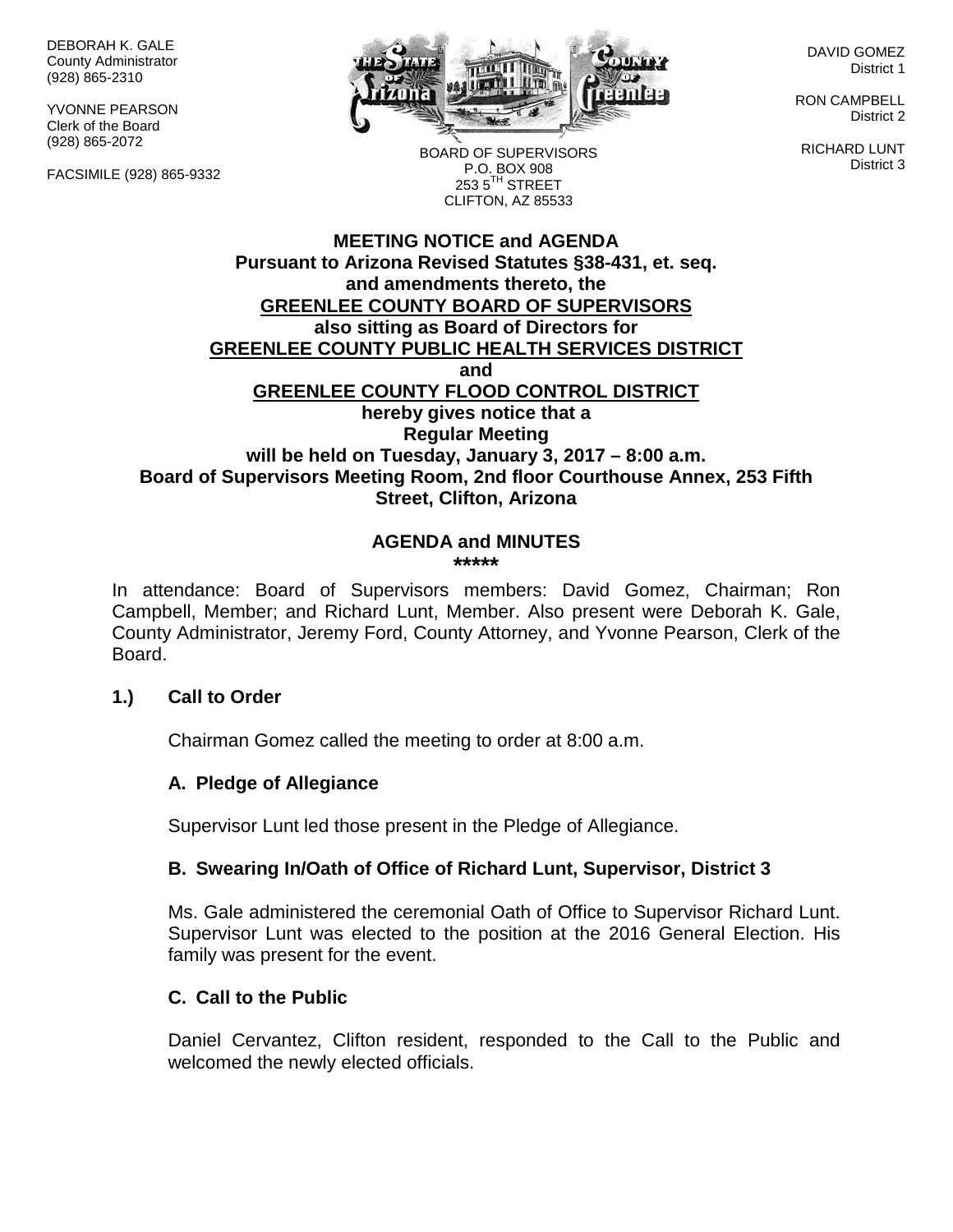**2.) PUBLIC HEALTH SERVICES DISTRICT – the Board of Supervisors will convene as the Board of Directors of the Greenlee County Public Health Services District and will reconvene as the Board of Supervisors following consideration of these items:**

#### **A. Consent Agenda**

**1. Clerk of the Board: Consideration of approval of Public Health Services District expense warrants in excess of \$1,000.00**

Upon motion by Supervisor Campbell, seconded by Supervisor Lunt, and carried unanimously, the Board approved the Public Health Services District Consent Agenda as presented.

#### **3.) Linda Durr, County Assessor A. Presentation of GIS/Pictometry and discussion of future usage**

Ms. Durr and Joann Cathcart, Chief Deputy Assessor, reviewed the several functions of the Pictometry program in her office. Ms. Durr stated that it is her duty to provide maps for parcels in Greenlee County and that several years ago the GIS position was dissolved due to funding and the mapping process has been slow also due to funding. Ms. Cathcart compared the ARC GIS mapping to Pictometry mapping and explained the New Edge program. Ms. Durr stated that the IT Manager wants to have the GIS function in his department but that he has not discussed this with her nor has taken the issue to the Board of Supervisors. She stated that she is the mapping person for the County and should have control over GIS and mapping in the Assessor's office. Chairman Gomez directed that a work session regarding mapping issues be scheduled for a near future Board meeting.

### **B. Discussion of the "Hatch Act"**

Ms. Durr presented information regarding various "hatch act" policies in different counties and stated that she is hoping that the Board would consider adopting a policy and procedures or form of "hatch act" for Greenlee County. She stated that having an employee in her office be able to run against her in the election is awkward and has created hostility and conflict.

## **4.) Ákos Kovach, Economic Development Coordinator A. Economic Development Planning Update**

Mr. Kovach presented a slide show of various views in Greenlee County and reviewed Growing Greenlee events/accomplishments for 2016. He stated that an investor is looking at potential hotel sites and presented information to the Board regarding a logo contest for the Clarion.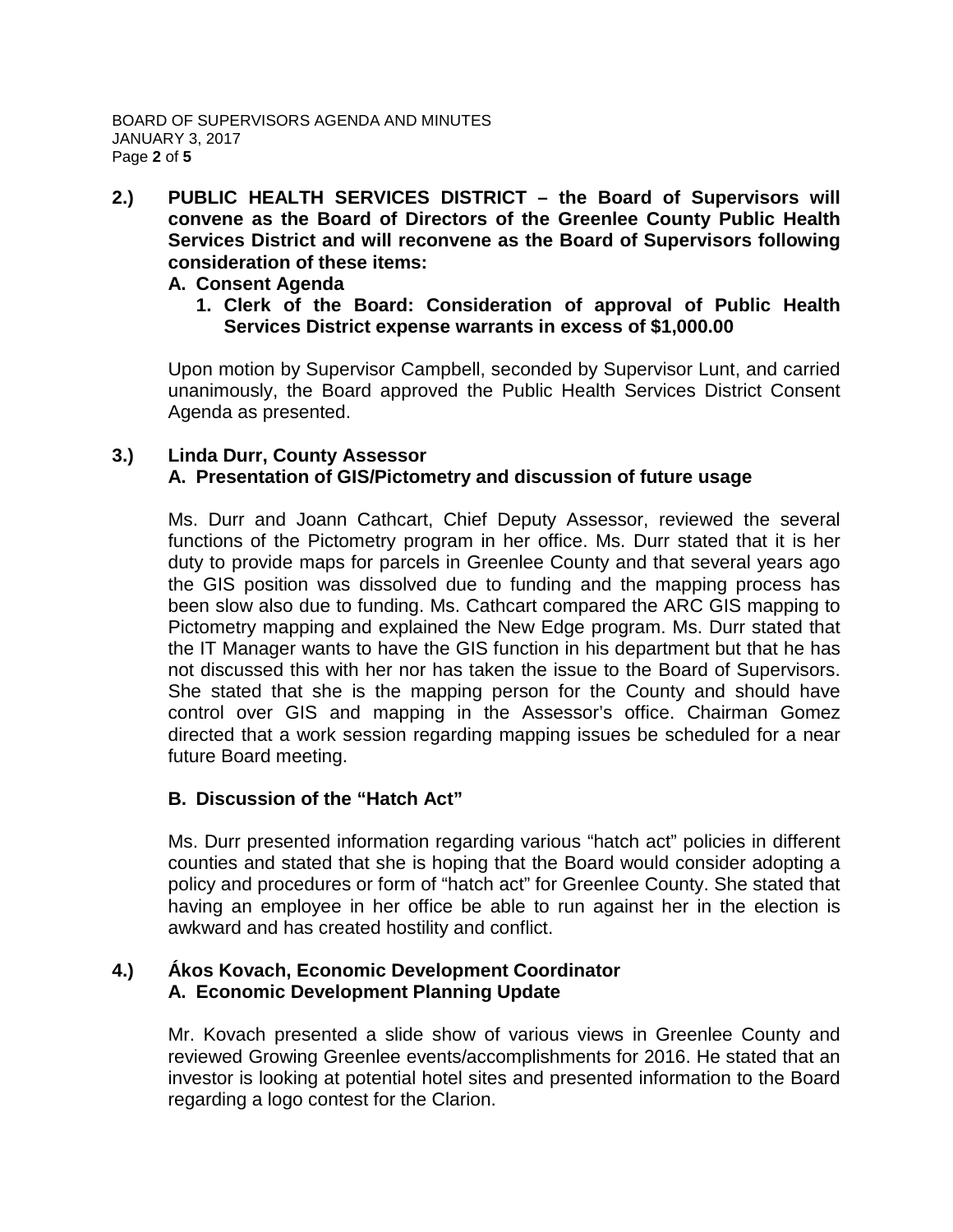### **5.) Tony Hines, Public Works Manager – Facilities/Fleet**

# **A. Consideration of award of bid for the purchase of one (1) 2017 4X4 1 Ton 4-door pickup for the Public Works - Roads Division**

The Board reviewed additional information that was requested from the previous meeting for further consideration for awarding this bid. The Board expressed their preference to award the bid to the local vendor but that they have to abide by governing regulations. Upon motion by Supervisor Campbell, seconded by Supervisor Lunt, and carried unanimously, the Board award the bid to Courtesy Chevrolet in the amount of \$38,143.68 as the lowest overall bid.

## **B. Consideration of award of bid for Greenlee County Jail Flat Roof Restoration**

Tony Hines presented bid results for restoration of the Jail roof. The Board reviewed the results and determined that the best bid to restore the roof was from Franco Roofing Systems. Upon motion by Supervisor Campbell, seconded by Supervisor Lunt, and carried unanimously, the Board awarded the bid to Franco Roofing Systems in the amount of \$60,000.00 to be paid with capital improvement funds.

## **6.) Election of the Greenlee County Board of Supervisors Chairman and Vice Chairman for 2017**

Upon motion by Supervisor Lunt, seconded by Supervisor Campbell, and carried unanimously, Supervisor Gomez was elected Chairman of the Board of Supervisors for calendar year 2017.

Upon motion by Supervisor Lunt, seconded by Supervisor Gomez, and carried unanimously, Supervisor Campbell was elected Vice Chairman of the Board of Supervisors for calendar year 2017.

### **7.) Consideration of approval of Greenlee County Board of Supervisors 2017 Tentative Meeting Dates, Times and Posting Locations pursuant to Arizona Revised Statutes §11-214**

Upon motion by Supervisor Lunt, seconded by Supervisor Campbell, and carried unanimously, the Board approved the Tentative Meeting Dates, Times and Posting Locations as presented. The only change being that meetings will be begin at 8:00 a.m. Meetings will continue to be held on the first and third Tuesday of each month.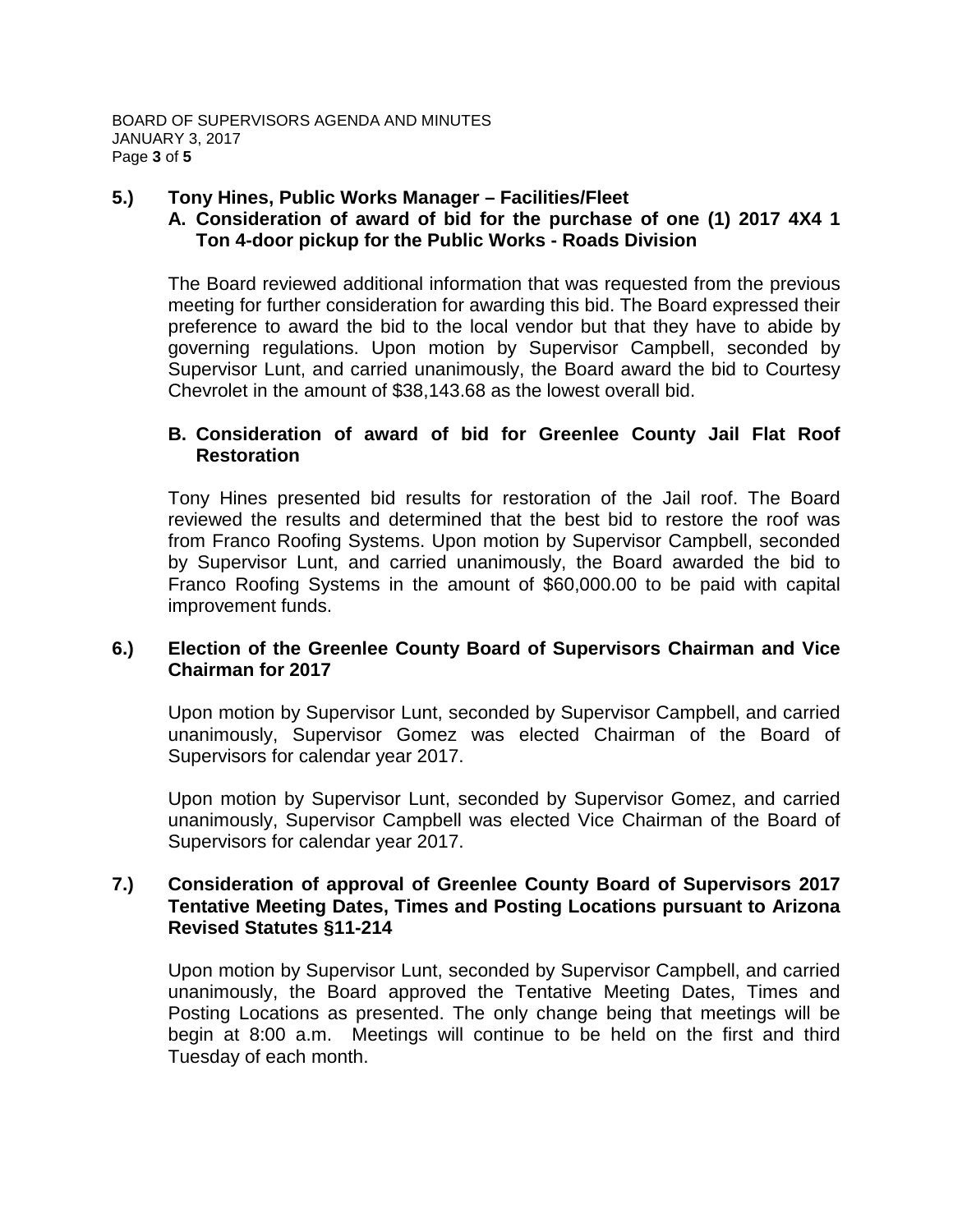### **8.) Consideration of the County Supervisors Association (CSA) Legislative Policy Committee Member representing Greenlee County**

Upon motion by Supervisor Gomez, seconded by Supervisor Campbell, and carried unanimously, the Board appointed Supervisor Lunt as County Supervisors Association Legislative Policy Committee representative for Greenlee County.

# **9.) Kay Gale, County Administrator A. County and State budget and legislative issues**

Ms. Gale reminded the Board to RSVP attendance for the County Supervisors Association (CSA) Legislature interaction webinar training. She also stated that the Governor's State of the State address is on January 9<sup>th</sup> and the CSA new Supervisor's orientation is on the  $18<sup>th</sup>$  during the day and the CSA legislative reception will be later that evening on the same day.

# **B. Calendar of Events**

The Calendar of Events was reviewed.

- **10.) Consent Agenda**
	- **A. Clerk of the Board: Consideration of approval of minutes to previous meeting – 12/20/2016**
	- **B. Clerk of the Board: Consideration of approval of expense warrants in excess of \$1,000.00 – Voucher 1046; 1047**
	- **C. Clerk of the Board: Consideration of approval of Employee Transaction Form – K. Varela, Administrative Assistant**
	- **D. Public Works Manager – Roads: Consideration of approval of Employee Transaction Form – T. Medina, Operations Tech II**
	- **E. County Sheriff: Consideration of approval of Employee Transaction Forms – E. Ellison, Chief Deputy Sheriff; J. Vaughn, Patrol Lieutenant; J. Hoglan, Jail Commander; R. Manuz, Detention Lieutenant**
	- **F. Superior Court Judge: Consideration of appointment of Judge Pro Tempore – Honorable Kimberly Corsaro; Honorable Allan C. Perkins; Honorable D. Corey Sanders; and Honorable Gary Scales effective July 1, 2017 and ending June 30, 2018**
	- **G. Superior Court Judge: Consideration of appointment of Ricardo Guerena as Justice of the Peace Pro Tempore effective January 1, 2017 and ending December 31, 2017**
	- **H. County Librarian: Consideration of approval to apply for the 2017 Library Services and Technology Act (LSTA) Grant funding in the amount of \$60,025.00 with no matching funds requirement**